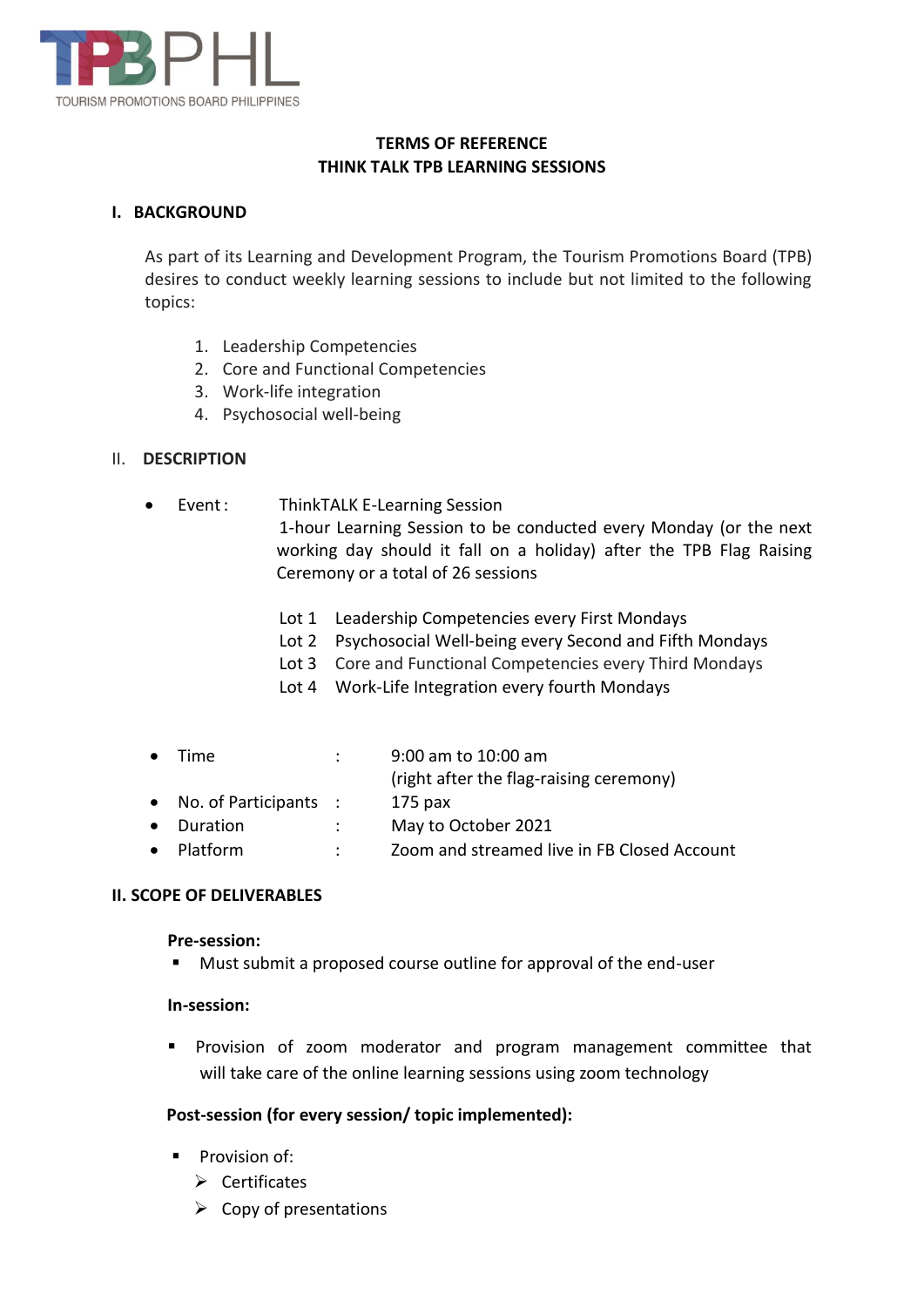- $\triangleright$  Pre and post-test summary and evaluation
- Turn-over raw recordings of the whole learning session one week after the learning session.

## **III. QUALIFICATIONS:**

- $\blacksquare$  Bidders must have been in operation for at least three (3) years.
- Bidder must have at least three (3) years of experience in in providing training and learning interventions in government and private offices.
- Bidder must submit a customized proposal tailor-fit to the organization's needs and objectives not generic, one-size-fits-all materials including course outline
- Bidder must be able to provide qualified subject matter experts based on the stated specifications.
- Bidder must be able to provide for use in this project a licensed zoom account to host the entire online training.
- Bidder must be able to provide a moderator and program management committee that will take care of the online training using zoom technology.
- Bidder must provide list of key persons involved with respective work assignments during preparation and actual learning session such as project management team and moderators and the like, with their curriculum vitae.
- Bidder must be able to make a presentation (maximum of 15 minutes) of their Plan Approach.

# **IV. ELIGIBILITY REQUIREMENTS**

A. Standard requirements:

- 1. Must be registered in the Philippine Government Electronic Procurement System (PHILGEPS);
- 2. Company Profile and Technical Proposal
- 3. Valid Mayor's permit / Business Permit
- 4. Income / Business Tax Return
- 5. Omnibus Sworn Statement
- B. Additional technical requirements:
	- 1. Submit a list of completed projects for the past 3 years in the private and government offices with a brief description and amount of contract. For government offices, must submit at least one of the following:
		- A. Notice of Award (NOA)
		- B. Purchase Order (P.O.)
		- C. Event Contract, and/or Notice to Proceed (NTP);
	- 2. Submit proof of licensed zoom account that will host the entire online training;
	- 3. Submit a list of qualified subject matter experts with their respective Curriculum Vitae based on the stated topics;
	- 4. Submit a customized proposal tailor-fit to the organization's needs and objectives—not generic, one-size-fits-all materials including:
		- $\triangleright$  Course outline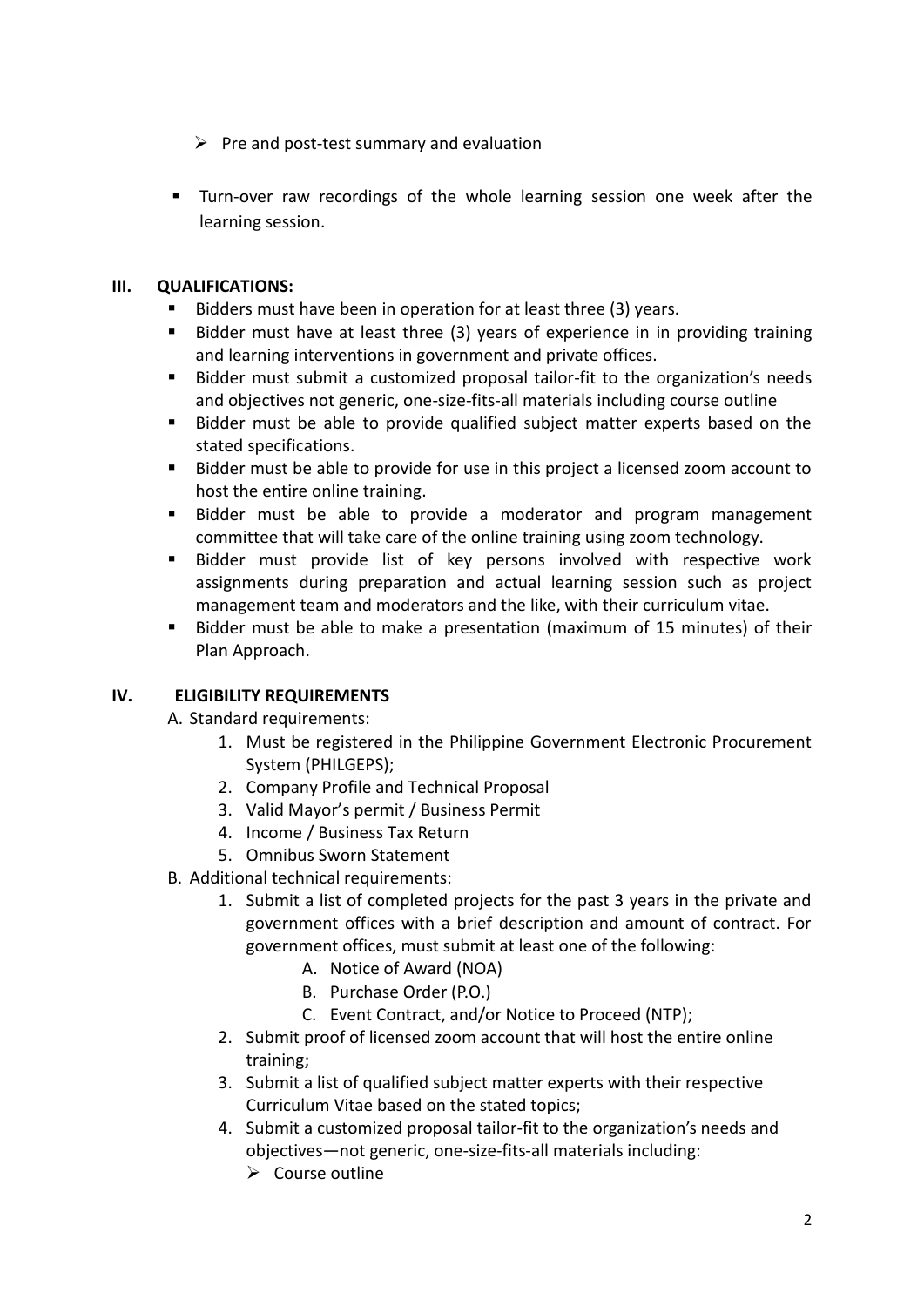- $\triangleright$  List of key persons involved with respective work assignments during preparation and actual learning session and curriculum vitae
- 5. Submit a statement of acceptability of the schedule of the abovementioned Scope of Deliverables.

#### **VI. CRITERIA FOR EVALUATION**

| Proposal           | Weight |
|--------------------|--------|
| Technical Proposal | 85%    |
| Financial Proposal | 15%    |

**Technical Bid/Proposal Criteria and Rating (80% passing score)**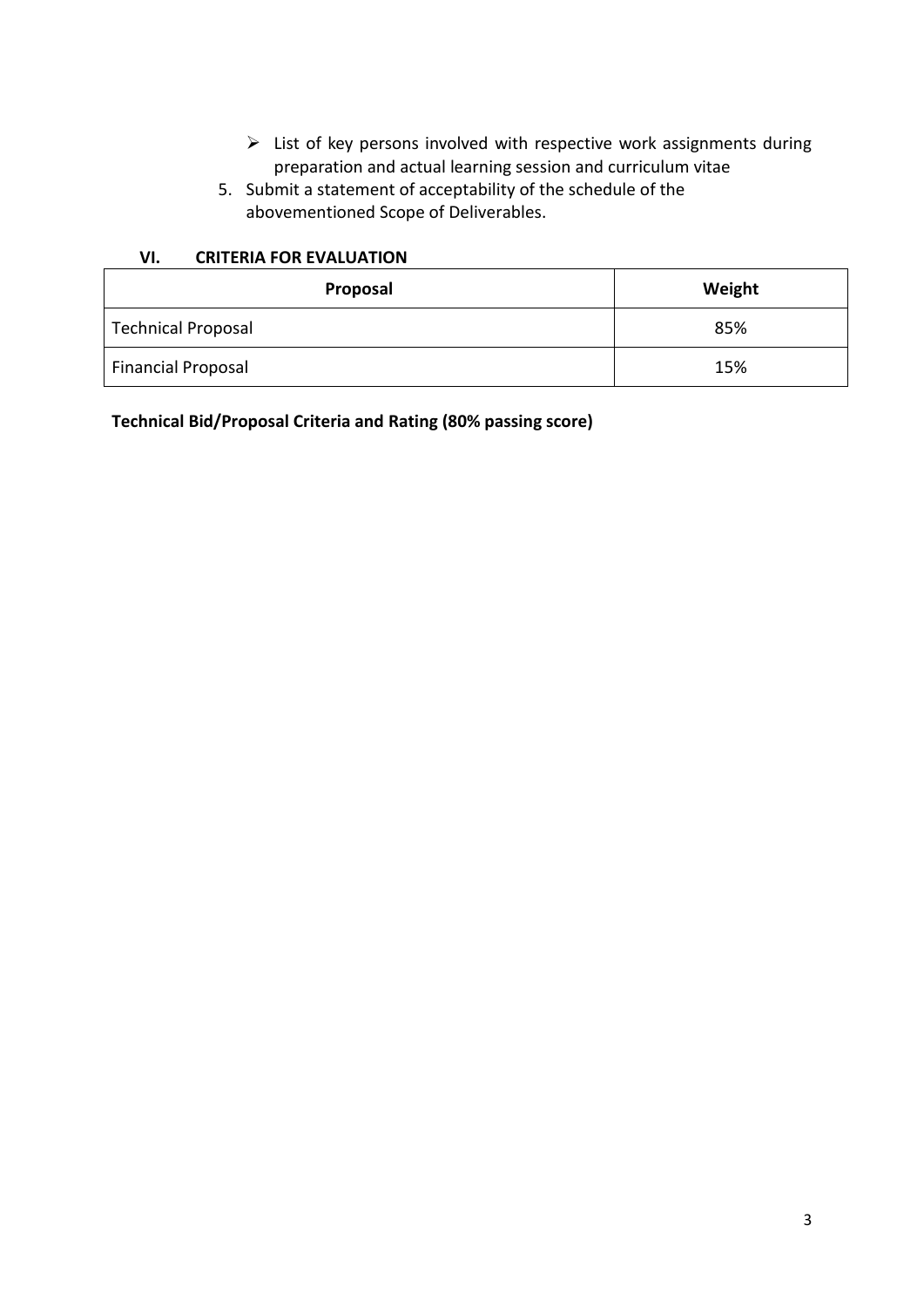|    | <b>CRITERIA</b>                                                                                                                                                                                                                                                                                                                                                                                                                                                                                                                                                                                                                                                                                                   | <b>Score</b> | <b>Rating</b> |
|----|-------------------------------------------------------------------------------------------------------------------------------------------------------------------------------------------------------------------------------------------------------------------------------------------------------------------------------------------------------------------------------------------------------------------------------------------------------------------------------------------------------------------------------------------------------------------------------------------------------------------------------------------------------------------------------------------------------------------|--------------|---------------|
| ı. | Qualification of Personnel who may be assigned to the Project<br>(30%)                                                                                                                                                                                                                                                                                                                                                                                                                                                                                                                                                                                                                                            | 30 points    |               |
|    | Required qualifications and experience of the key personnel<br>(such as project management team and moderators and the like)<br>in conducting customized learning content and program.<br>Covering the suitability of the key staff to perform the duties of<br>the particular assignments and general qualifications and<br>competence including list of qualified subject matter experts,<br>education and training of the key staff and similar projects<br>handled by personnel (based on submitted CVs)<br>Key personnel involved in the project must have:                                                                                                                                                  |              |               |
|    | Two (2) or more years of relevant experience (30%)<br>One (1) or more years of relevant experience (20%)<br>Less than One (1) year of relevant experience (10%)<br>No relevant experience (0%)                                                                                                                                                                                                                                                                                                                                                                                                                                                                                                                    |              |               |
| П. | <b>Firm Experience and Capability</b>                                                                                                                                                                                                                                                                                                                                                                                                                                                                                                                                                                                                                                                                             |              | 25 points     |
|    | 1. Learning sessions rendered in the previous completed<br>projects in the past three (3) years with at least one (1)<br>government project<br>$\triangleright$ Five or more learning sessions with at least one (1)<br>government project implemented in the past three<br>$(3)$ years $(25%)$<br>$\triangleright$ Three (3) – Four (4) learning sessions with at least one<br>(1) government project implemented in the past<br>three $(3)$ years $(20%)$<br>$\triangleright$ One (1) - Two (2) learning sessions with at least one<br>(1) government project implemented in the past<br>three $(3)$ years $(15%)$<br>$\triangleright$ No learning sessions implemented in the past three<br>$(3)$ years $(0%)$ |              |               |
| Ш. | Plan of Approach and Methodology (45%)                                                                                                                                                                                                                                                                                                                                                                                                                                                                                                                                                                                                                                                                            |              | 45 points     |
|    | Functionality of the presented customized proposal tailor-fit<br>to the organization's needs and objectives-not generic, one-<br>size-fits-all materials including:<br>$\triangleright$ Bidder's<br>proposal<br>of the course<br>outline;<br>new<br>strategies/ideas/activities during the actual learning<br>session (20%)<br>Relevance of the customized topics to the organization's<br>➤<br>needs and objectives (20%)<br>Proof of licensed zoom account that will host the entire<br>➤                                                                                                                                                                                                                       |              |               |
|    | online training (5%)<br><b>TOTAL</b>                                                                                                                                                                                                                                                                                                                                                                                                                                                                                                                                                                                                                                                                              | 100 points   |               |
|    |                                                                                                                                                                                                                                                                                                                                                                                                                                                                                                                                                                                                                                                                                                                   |              |               |